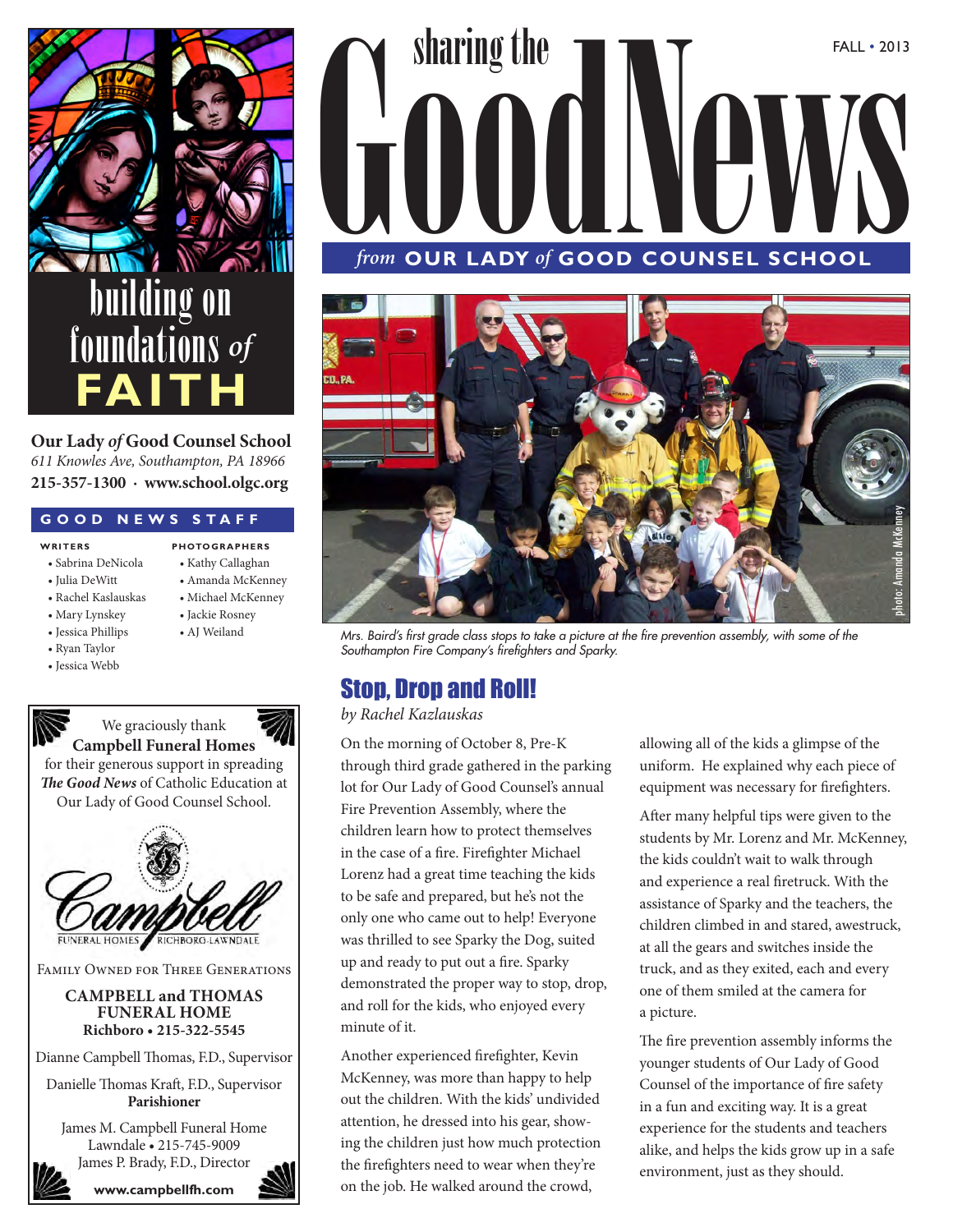## OLGC Students HELPING OUR COMMUNITY

#### *by Jessica Phillips*

Our Lady of Good Counsel is always searching for new ways to help out in the community. Currently there are many charity drives going on in our parish and our school. One of the charities we are supporting holds a peanut butter and jelly drive, in which the students in our school collect jars of peanut butter and jars of jelly that will later be used to make sandwiches for those in need. Recently OLGC students participated in The Knights of Columbus' baby bottle drive. We collected bottles filled with donations that help support single mothers and their children. All of our hard work has been a great success and has made a positive impact on our community. Great job, keep up the good work Cougars!

Clubs & Activities

OLGC students also participate in many other community outreach programs throughout the year. Our school community rallies to support local charities such as Operation Santa Claus, Nickels for Neighbors, Aid for Friends, and Operation Rice Bowl.

*Be on the lookout for more opportunities to get involved and help out our neighbors!* 



*Some of the many baby bottles passed out and* 

## 'En Garde!

#### *by Jess Webb*

The OLGC Fencing Club was started last year in 2013 by Mr. Eric Szwedo, our third grade teacher. "I helped start a fencing program in my high school and greatly enjoyed it. After high school, I missed fencing, so I thought it would be a good idea to start a program in Our Lady of Good Counsel School. Not many schools have fencing clubs, and I wanted the kids to love fencing as much as I did," Mr. Szwedo revealed. Aidan Lynskey, a fourth grade member of the fencing team, explained that the team does not compete against other schools. Instead, they compete against each other. Another fourth grade member of the fencing team is Alexis Kelerchain. Alexis describes how Mr. Szwedo's way of teaching helped her learn all the techniques of fencing. "Mr. Szwedo makes us play games and we have fun playing them. I think that it is important to have

fun while doing something that you enjoy." Alexis and Aiden learned techniques such as advancing forward and receding away. Both agree that fencing is a competitive sport, but it does not require daily practice. They like to fence and enjoy the challenge of competing against opponents.

Fencing is a sport that involves a foil (sword), mask, gloves and a body protector. People who fence wear a



jacket with a lamé, a device that registers touches by an opponent. Points are scored each time you touch an opponent with your foil on the torso, back or shoulders.

When asked how being a fencing coach compares to being a teacher, Mr. Szwedo replied, "I challenge my students more mentally than physically and my fencers more physically than mentally." If you are interested in joining the fencing club, stop in to Mr. Szwedo's room, 5B. I am sure he will not be on the fence about letting you join the club!

## When in Rome…

#### *by Sabrina DeNicola*

The 8th grade students were able to take a journey back in time to the Roman Era. On Thursday, November 7th, a Roman Festival was held in the Monsignor D'Angelico Cultural Center. The students and their foreign language teacher, Mrs. Hoffman, participated in a Roman themed event. Everyone was able to experience the life of a Roman by walking in their sandals for the day. While draped in fabric resembling togas, the 8th grade enjoyed many Roman traditions, including chariot races, catapults, and inspiring fashion. Speeches were presented about famous Roman rulers and prominent landmarks. This celebration enabled the students to learn about Roman culture in an entertaining way. At the end of this memorable day, you could hear the echoes of everyone chanting, *"Toga! Toga! Toga!"*

#### All Saints Day Parade



*The students of OLGC School celebrated the feast of All Saints Day by dressing as their favorite saint and attending 10:30 mass.*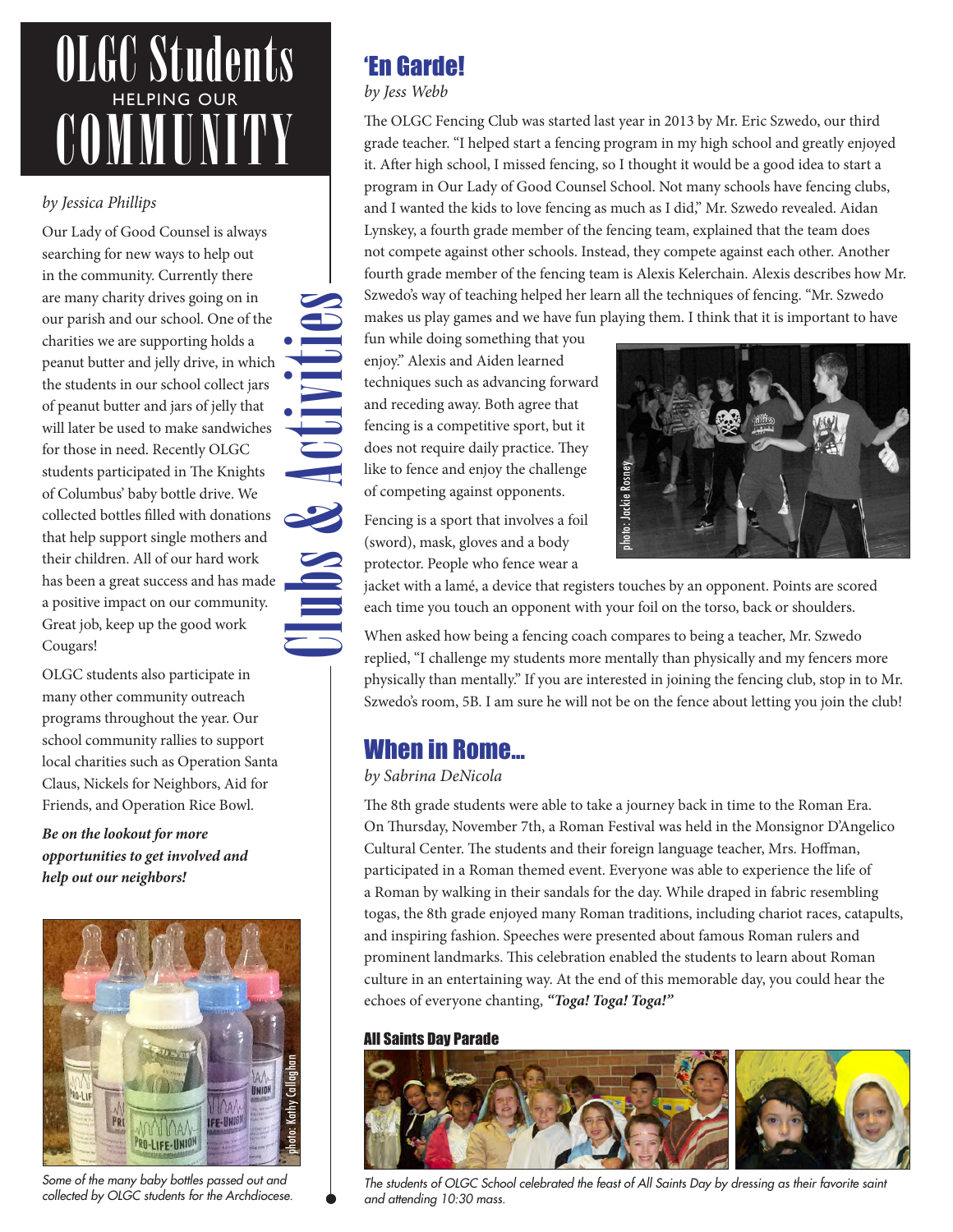

*Mrs. Mitchell, our new art teacher, loves to teach the most creative class, art.*

## It's All About The Art

*by Julia DeWitt*

Though new to OLGC School this year, Mrs. Mitchell has definitely had plenty of experience as an art teacher!

Originally from good ole' Pennsylvania, Mrs. Mitchell has moved around a lot. From Delaware, to Chicago, to London, Mrs. Mitchell has covered it all. In college, she majored in art history and minored in art history and museum studies. She taught at St. John the Evangelist School for eight years prior to coming to OLGC. She has also taught art and fashion history, been a museum director, and ran summer art camps. When asked what her favorite medium was, she replied, "Oh, I would have to say plaster and gauze [sculpting], the kids just love it so much!" When asked about her favorite artist, Mrs. Mitchell answered with a grin, "I can't pick! That would be like picking a favorite child or student!! How about all of them?!" Her favorite artistic time period is Medieval Art.

Mrs. Mitchell enjoys riding her bike and attending art shows with her husband and two teenage daughters. She has been a Girl Scout Leader for eleven years and even met Princess Diana during her time in London.

Mrs. Mitchell was anxious to starting teaching in a new school, but knew that she would have fun and get to meet more children, which is what she loves to do!

*Thanks to PIE for the two iPad carts and iPads, and to the Archdiocese for the grant we received for new iPads to fill the carts!* 

## Music Teacher By Day, Lawyer By Night

*by Ryan Taylor*

You probably could have guessed that Mr. Walzer, OLGC's new music teacher, loves music, especially Billy Joel "New York State of Mind". After all, he has been playing the organ since learning the instrument at his Catholic grade school, St. Elizabeth Ann Seton in New Jersey.

What you probably don't know about Mr. Walzer is that he is also a lawyer. In fact, Mr. Walzer practices law almost every day after school. When he isn't teaching music or practicing law, Mr. Walzer can be found playing the organ at his church or fulfilling his responsibilities as his parish music director.



Mr. Walzer appreciates the hard work of all his students, but his model of a perfect student is one that knows when to sing and when to listen carefully. He says, "I look for kids who have a passion, love, and joy for music." Mr. Walzer hopes that his students have a great year in music class, but most importantly, he hopes that his students will begin to appreciate music more than they already had. He hopes that his students open their minds to new kinds of music and the students will participate in singing and playing instruments.

Although you may not like the song that Mr. Walzer picks for class, I'd think twice before starting an argument with him!

## **TechUpdate**

*by Mrs. DeMarzio, Technology*



## Best of Both Jobs *by Mary Lynskey*

As we all know, our wonderful and hardworking principal, Mr. Mokriski, has decided to be both a principal and Honors Math Teacher. Mr. Mokriski said that he was very excited to start teaching again. When I asked him if it was a challenge being both a teacher and a principal he answered saying, "At this point in the school year I am not having any problems, and I am having fun teaching." Also not only has he been a principal at Our Lady of Good Counsel he has been a principal at Bonaventure Elementary School for two years and at St. Benedict's Elementary School for four years. So he does not lack experience at all!

I bet all of you are wondering why Mr. Mokriski would want to start to teach again. Well he told me that he just wanted to be in touch with the students and think that he is doing just that. I think that he is doing a great job and he is a wonderful role model for the students and Our Lady of Good Counsel School!



**I am happy to report that our 1 to 1 iPad program is in full swing. Our teachers are using the iPads to inspire their students and transform learning. Our faculty will have training on using the iPads in the classroom across the curriculum with a certified Apple Educator in November.**